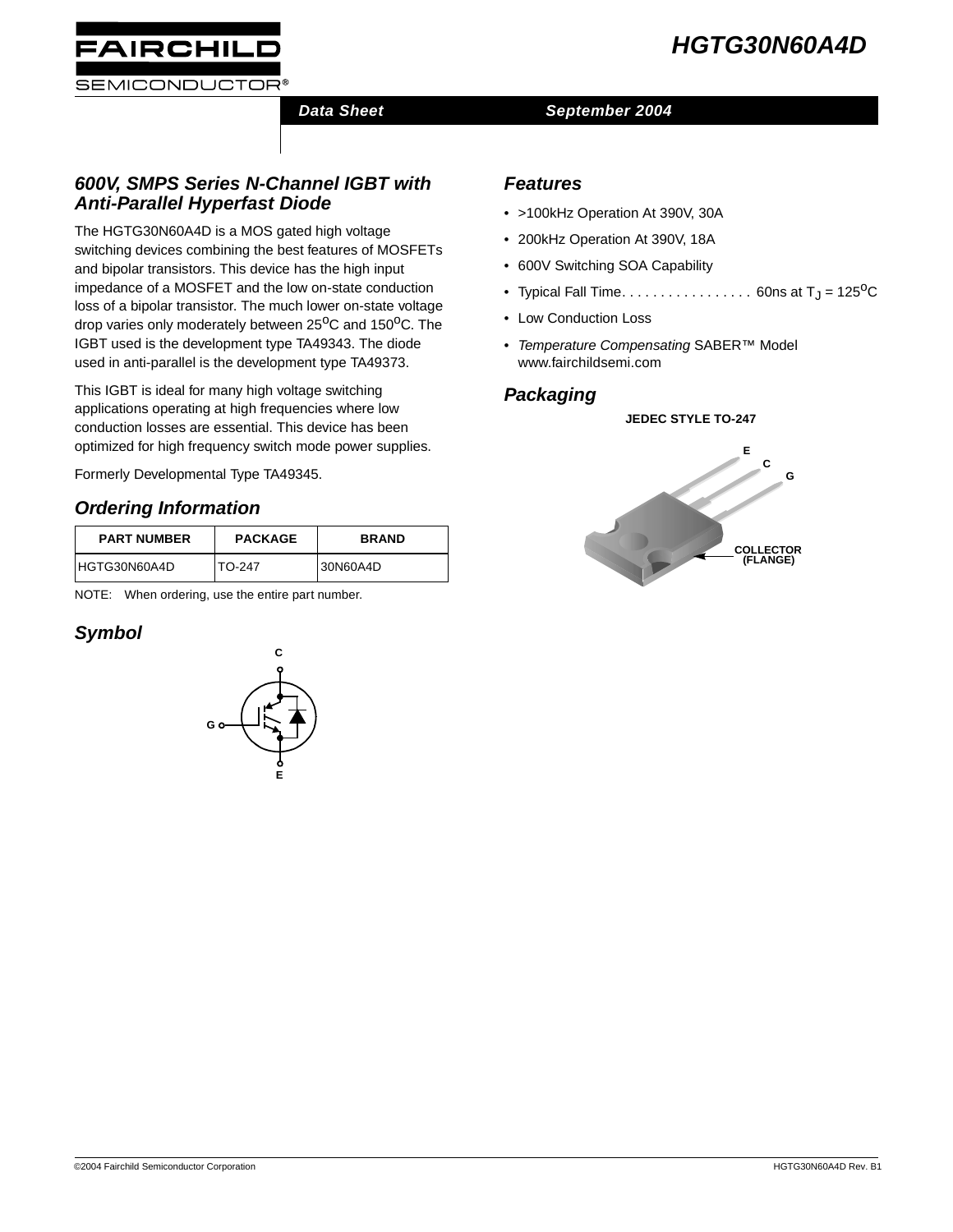## **Absolute Maximum Ratings** T<sub>C</sub> = 25<sup>o</sup>C, Unless Otherwise Specified

|                                                                                                                                  | HGTG30N60A4D. | UNITS           |
|----------------------------------------------------------------------------------------------------------------------------------|---------------|-----------------|
|                                                                                                                                  | 600           | V               |
| <b>Collector Current Continuous</b>                                                                                              |               |                 |
|                                                                                                                                  | 75            | A               |
|                                                                                                                                  | 60            | A               |
|                                                                                                                                  | 240           | A               |
|                                                                                                                                  | ±20           |                 |
|                                                                                                                                  | ±30           |                 |
|                                                                                                                                  | 150A at 600V  |                 |
| Power Dissipation Total at $T_C = 25^{\circ}C \dots \dots \dots \dots \dots \dots \dots \dots \dots \dots \dots \dots \cdot P_D$ | 463           | W               |
| Power Dissipation Derating $T_C > 25^{\circ}C \dots \dots \dots \dots \dots \dots \dots \dots \dots \dots \dots \dots \dots$     | 3.7           | $W$ / $\circ$ C |
|                                                                                                                                  | $-55$ to 150  | $^{\circ}$      |
|                                                                                                                                  | 260           | $^{\circ}$      |

CAUTION: Stresses above those listed in "Absolute Maximum Ratings" may cause permanent damage to the device. This is a stress only rating and operation of the device at these or any other conditions above those indicated in the operational sections of this specification is not implied.

NOTE:

1. Pulse width limited by maximum junction temperature.

| <b>PARAMETER</b>                               | <b>SYMBOL</b>           | <b>TEST CONDITIONS</b><br>$I_C = 250 \mu A$ , $V_{GE} = 0V$                                                                                                                          |                            | <b>MIN</b>               | <b>TYP</b>               | <b>MAX</b>     | <b>UNITS</b> |
|------------------------------------------------|-------------------------|--------------------------------------------------------------------------------------------------------------------------------------------------------------------------------------|----------------------------|--------------------------|--------------------------|----------------|--------------|
| Collector to Emitter Breakdown Voltage         | <b>BV<sub>CES</sub></b> |                                                                                                                                                                                      |                            | 600                      | $\blacksquare$           |                | $\vee$       |
| <b>Collector to Emitter Leakage Current</b>    | $I_{CES}$               | $V_{CE} = 600V$                                                                                                                                                                      | $T_J = 25^{\circ}C$        | $\blacksquare$           | $\overline{\phantom{a}}$ | 250            | μA           |
|                                                |                         |                                                                                                                                                                                      | $T_{\rm J} = 125^{\rm o}C$ |                          |                          | 2.8            | mA           |
| <b>Collector to Emitter Saturation Voltage</b> | VCE(SAT)                | $I_{C} = 30A,$                                                                                                                                                                       | $T_J = 25^{\circ}C$        | $\blacksquare$           | 1.8                      | 2.6            | V            |
|                                                |                         | $V_{GE}$ = 15V                                                                                                                                                                       | $T_{\rm J} = 125^{\rm o}C$ |                          | 1.6                      | 2.0            | $\vee$       |
| Gate to Emitter Threshold Voltage              | V <sub>GE(TH)</sub>     | $I_C = 250 \mu A$ , $V_{CE} = V_{GE}$                                                                                                                                                |                            | 4.5                      | 5.2                      | 7.0            | V            |
| Gate to Emitter Leakage Current                | <b>I</b> GES            | $V_{GE} = \pm 20V$                                                                                                                                                                   |                            | $\mathbf{r}$             | $\blacksquare$           | ±250           | nA           |
| Switching SOA                                  | <b>SSOA</b>             | $T_J = 150^{\circ}C$ , R <sub>G</sub> = 3 $\Omega$ , V <sub>GE</sub> = 15V,<br>L = $100\mu$ H, $V_{CE} = 600V$                                                                       |                            | 150                      | $\overline{\phantom{a}}$ |                | A            |
| Gate to Emitter Plateau Voltage                | $V_{GEP}$               | $I_C = 30A$ , $V_{CE} = 300V$                                                                                                                                                        |                            | $\blacksquare$           | 8.5                      | L,             | V            |
| On-State Gate Charge                           | $Q_{g(ON)}$             | $I_{C} = 30A,$<br>$V_{CE} = 300V$                                                                                                                                                    | $VGE = 15V$                | $\overline{a}$           | 225                      | 270            | nC           |
|                                                |                         |                                                                                                                                                                                      | $V_{GE}$ = 20V             | $\blacksquare$           | 300                      | 360            | nC           |
| Current Turn-On Delay Time                     | $t_{d(ON)}$             | IGBT and Diode at $T_J = 25^{\circ}C$ ,<br>$I_{CE}$ = 30A,<br>$V_{CE} = 390V,$<br>$VGE = 15V,$<br>$R_G = 3\Omega,$<br>$L = 200$ uH,<br>Test Circuit (Figure 24)                      |                            | $\overline{\phantom{a}}$ | 25                       |                | ns           |
| <b>Current Rise Time</b>                       | $t_{\rm fl}$            |                                                                                                                                                                                      |                            |                          | 12                       |                | ns           |
| Current Turn-Off Delay Time                    | $t_{d(OFF)I}$           |                                                                                                                                                                                      |                            | $\blacksquare$           | 150                      | ä,             | ns           |
| <b>Current Fall Time</b>                       | $t_{fl}$                |                                                                                                                                                                                      |                            | $\blacksquare$           | 38                       |                | ns           |
| Turn-On Energy (Note 2)                        | E <sub>ON1</sub>        |                                                                                                                                                                                      |                            | ÷                        | 280                      | ÷.             | μJ           |
| Turn-On Energy (Note 2)                        | E <sub>ON2</sub>        |                                                                                                                                                                                      |                            |                          | 600                      |                | μJ           |
| Turn-Off Energy (Note 3)                       | EOFF                    |                                                                                                                                                                                      |                            | $\overline{a}$           | 240                      | 350            | μJ           |
| Current Turn-On Delay Time                     | $t_{d(ON)}$             | IGBT and Diode at $T_{\rm J}$ = 125 <sup>o</sup> C,<br>$I_{\text{CF}} = 30A$ ,<br>$V_{CE} = 390V$ , $V_{GE} = 15V$ ,<br>$R_G = 3\Omega$<br>$L = 200$ uH,<br>Test Circuit (Figure 24) |                            | $\blacksquare$           | 24                       | ä,             | ns           |
| <b>Current Rise Time</b>                       | $t_{rl}$                |                                                                                                                                                                                      |                            | $\overline{a}$           | 11                       | $\overline{a}$ | ns           |
| <b>Current Turn-Off Delay Time</b>             | $t_{d(OFF)I}$           |                                                                                                                                                                                      |                            | $\overline{\phantom{a}}$ | 180                      | 200            | ns           |
| <b>Current Fall Time</b>                       | $t_{fl}$                |                                                                                                                                                                                      |                            |                          | 58                       | 70             | ns           |
| Turn-On Energy (Note 2)                        | $E_{ON1}$               |                                                                                                                                                                                      |                            | $\blacksquare$           | 280                      | ä,             | μJ           |
| Turn-On Energy (Note 2)                        | E <sub>ON2</sub>        |                                                                                                                                                                                      |                            |                          | 1000                     | 1200           | μJ           |
| Turn-Off Energy (Note 3)                       | EOFF                    |                                                                                                                                                                                      |                            | $\blacksquare$           | 450                      | 750            | μJ           |
| Diode Forward Voltage                          | $V_{EC}$                | $I_{FC} = 30A$                                                                                                                                                                       |                            |                          | 2.2                      | 2.5            | $\vee$       |
| Diode Reverse Recovery Time                    | $t_{rr}$                | $I_{EC}$ = 30A, dl <sub>EC</sub> /dt = 200A/ $\mu$ s                                                                                                                                 |                            | $\ddot{\phantom{a}}$     | 40                       | 55             | ns           |
|                                                |                         | $I_{EC} = 1A$ , dl <sub>EC</sub> /dt = 200A/µs                                                                                                                                       |                            | $\mathbf{r}$             | 30                       | 42             | ns           |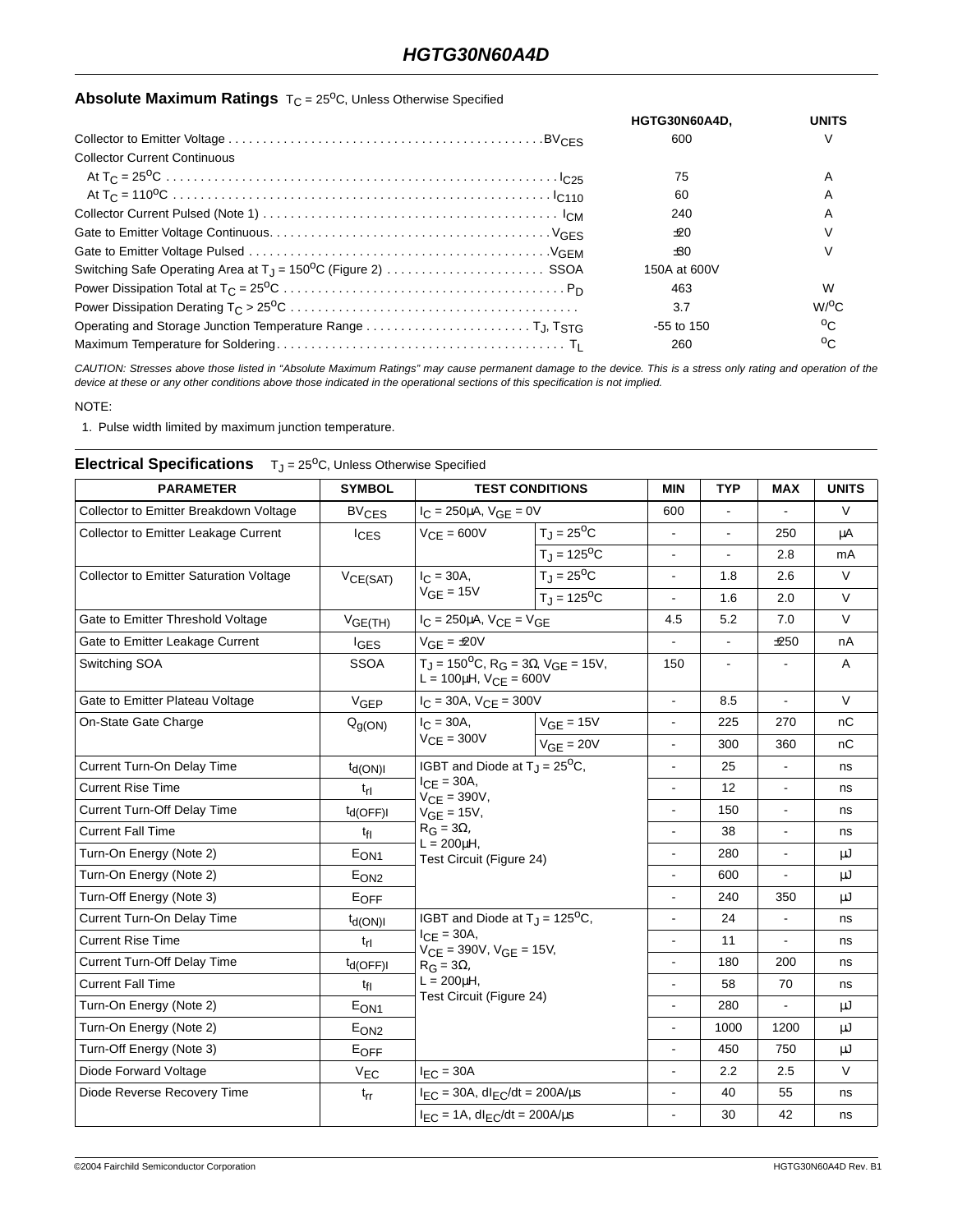#### **Electrical Specifications** T<sub>J</sub> = 25<sup>o</sup>C, Unless Otherwise Specified (Continued)

| <b>PARAMETER</b>                      | <b>SYMBOL</b>   | <b>TEST CONDITIONS</b> | MIN | TVD | <b>MAX</b> | <b>UNITS</b>     |
|---------------------------------------|-----------------|------------------------|-----|-----|------------|------------------|
| l Thermal Resistance Junction To Case | $R_{\theta}$ JC | <b>IGBT</b>            |     |     | 0.27       | <sup>o</sup> C/W |
|                                       |                 | Diode                  | -   |     | 0.65       | <sup>o</sup> C/W |

NOTES:

- 2. Values for two Turn-On loss conditions are shown for the convenience of the circuit designer. E<sub>ON1</sub> is the turn-on loss of the IGBT only. E<sub>ON2</sub> is the turn-on loss when a typical diode is used in the test circuit and the diode is at the same T $_{\rm J}$  as the IGBT. The diode type is specified in Figure 24.
- 3. Turn-Off Energy Loss (E<sub>OFF</sub>) is defined as the integral of the instantaneous power loss starting at the trailing edge of the input pulse and ending at the point where the collector current equals zero ( $I_{CE} = 0$ A). All devices were tested per JEDEC Standard No. 24-1 Method for Measurement of Power Device Turn-Off Switching Loss. This test method produces the true total Turn-Off Energy Loss.

### **Typical Performance Curves** Unless Otherwise Specified











**FIGURE 2. MINIMUM SWITCHING SAFE OPERATING AREA**



**FIGURE 4. SHORT CIRCUIT WITHSTAND TIME**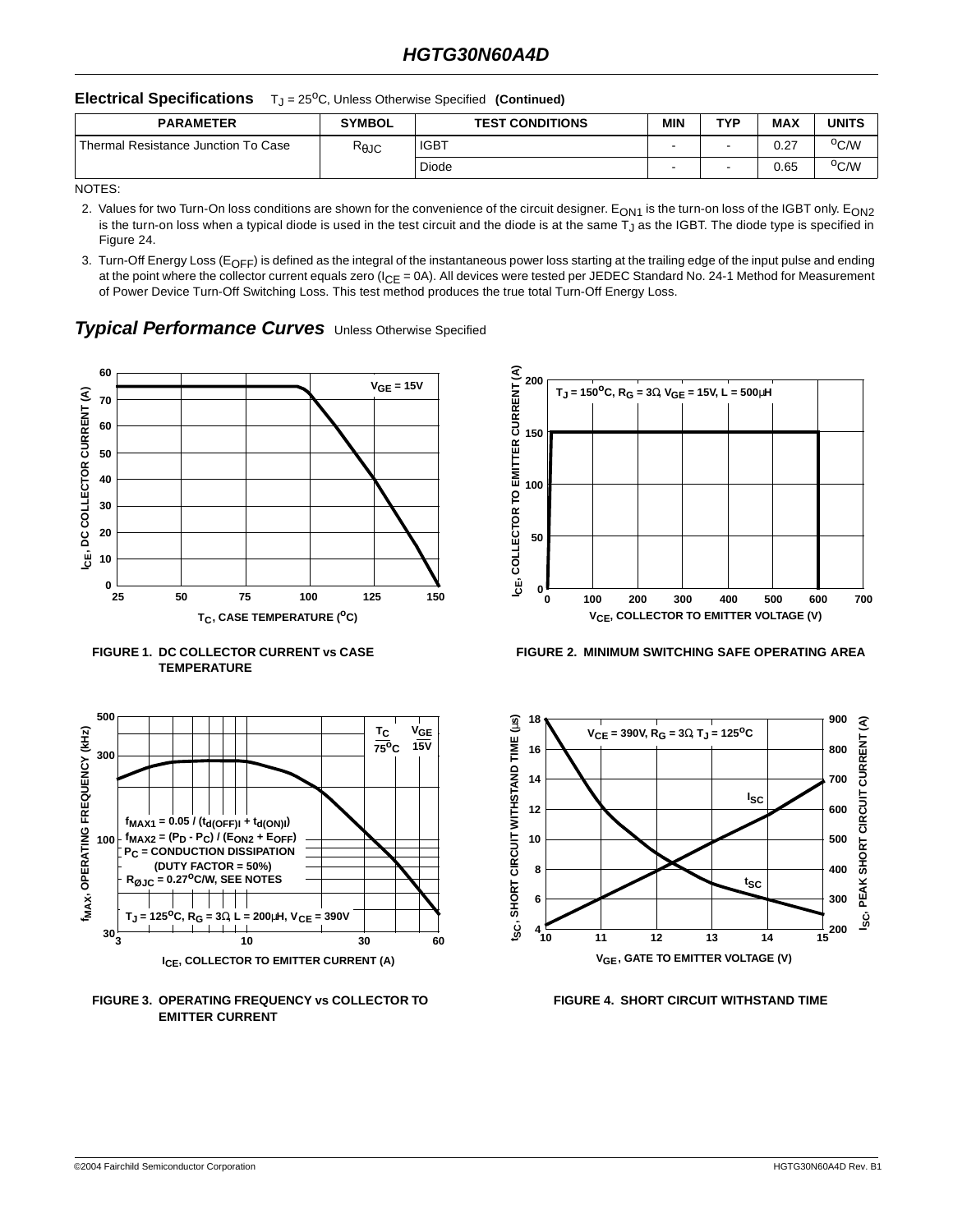

**FIGURE 5. COLLECTOR TO EMITTER ON-STATE VOLTAGE FIGURE 6. COLLECTOR TO EMITTER ON-STATE VOLTAGE**













**FIGURE 8. TURN-OFF ENERGY LOSS vs COLLECTOR TO EMITTER CURRENT**



**FIGURE 10. TURN-ON RISE TIME vs COLLECTOR TO EMITTER CURRENT**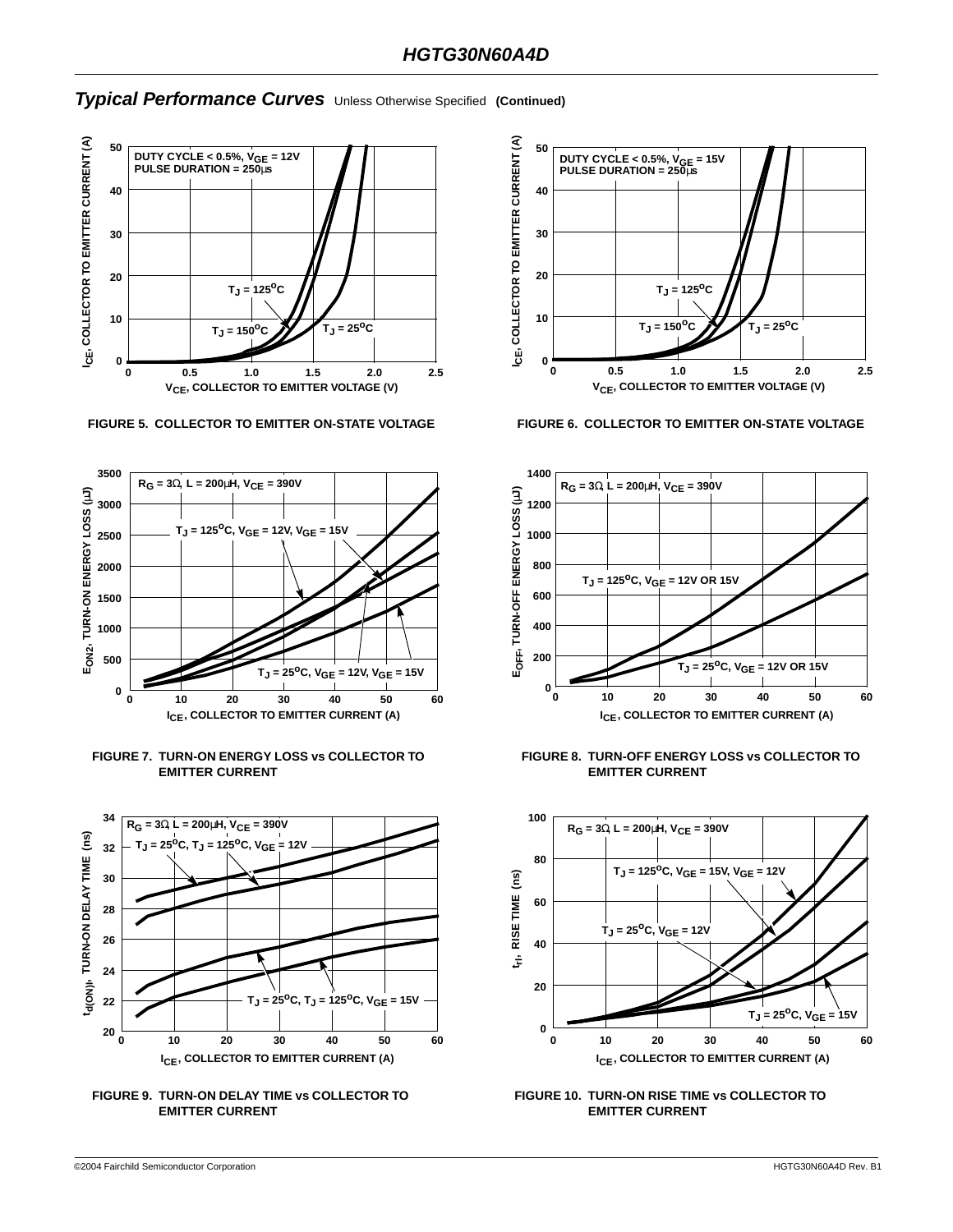



















**FIGURE 16. TOTAL SWITCHING LOSS vs GATE RESISTANCE**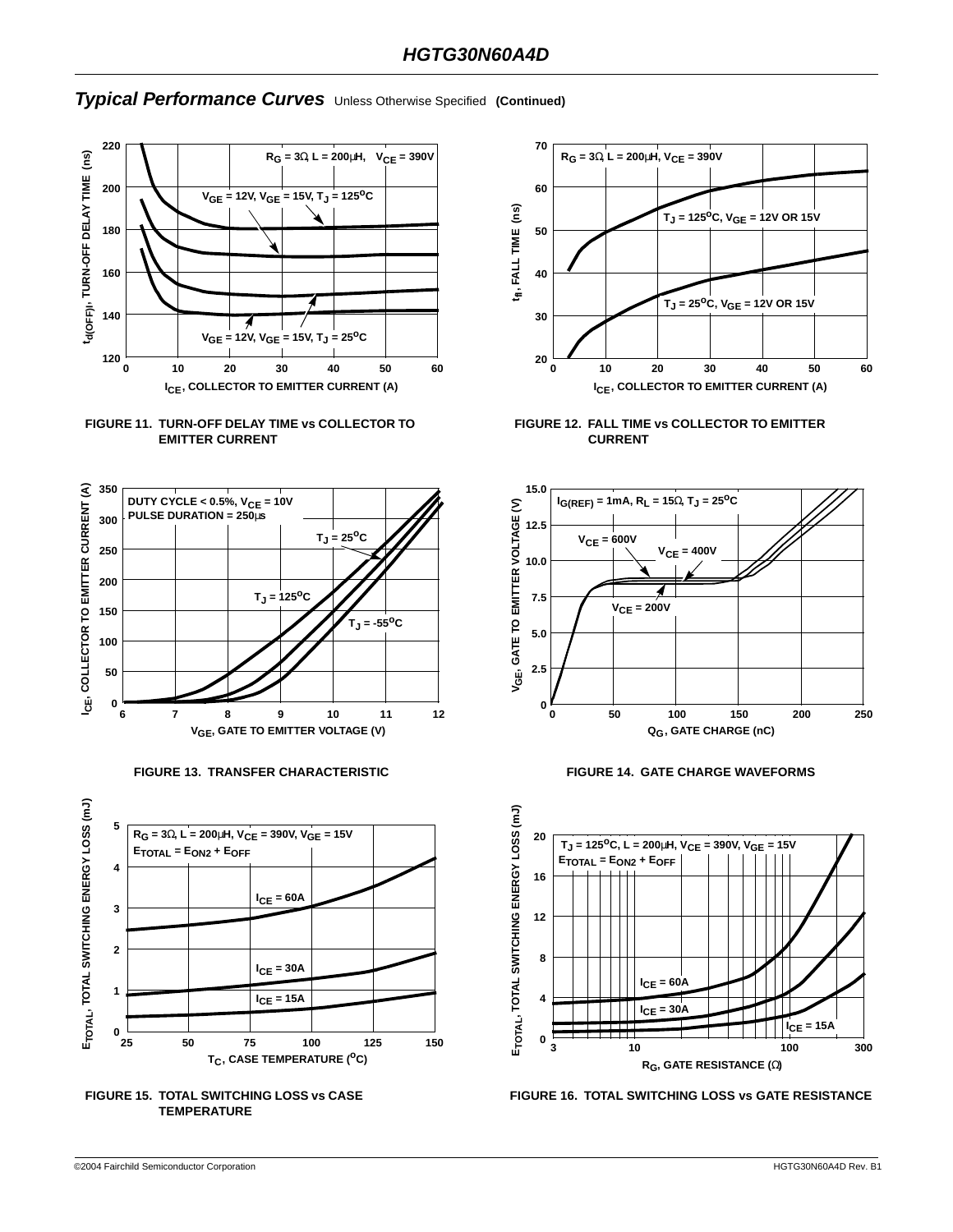





**FIGURE 19. DIODE FORWARD CURRENT vs FORWARD VOLTAGE DROP**



**FIGURE 21. RECOVERY TIMES vs RATE OF CHANGE OF CURRENT**



**FIGURE 18. COLLECTOR TO EMITTER ON-STATE VOLTAGE vs GATE TO EMITTER VOLTAGE**



**FIGURE 20. RECOVERY TIMES vs FORWARD CURRENT**



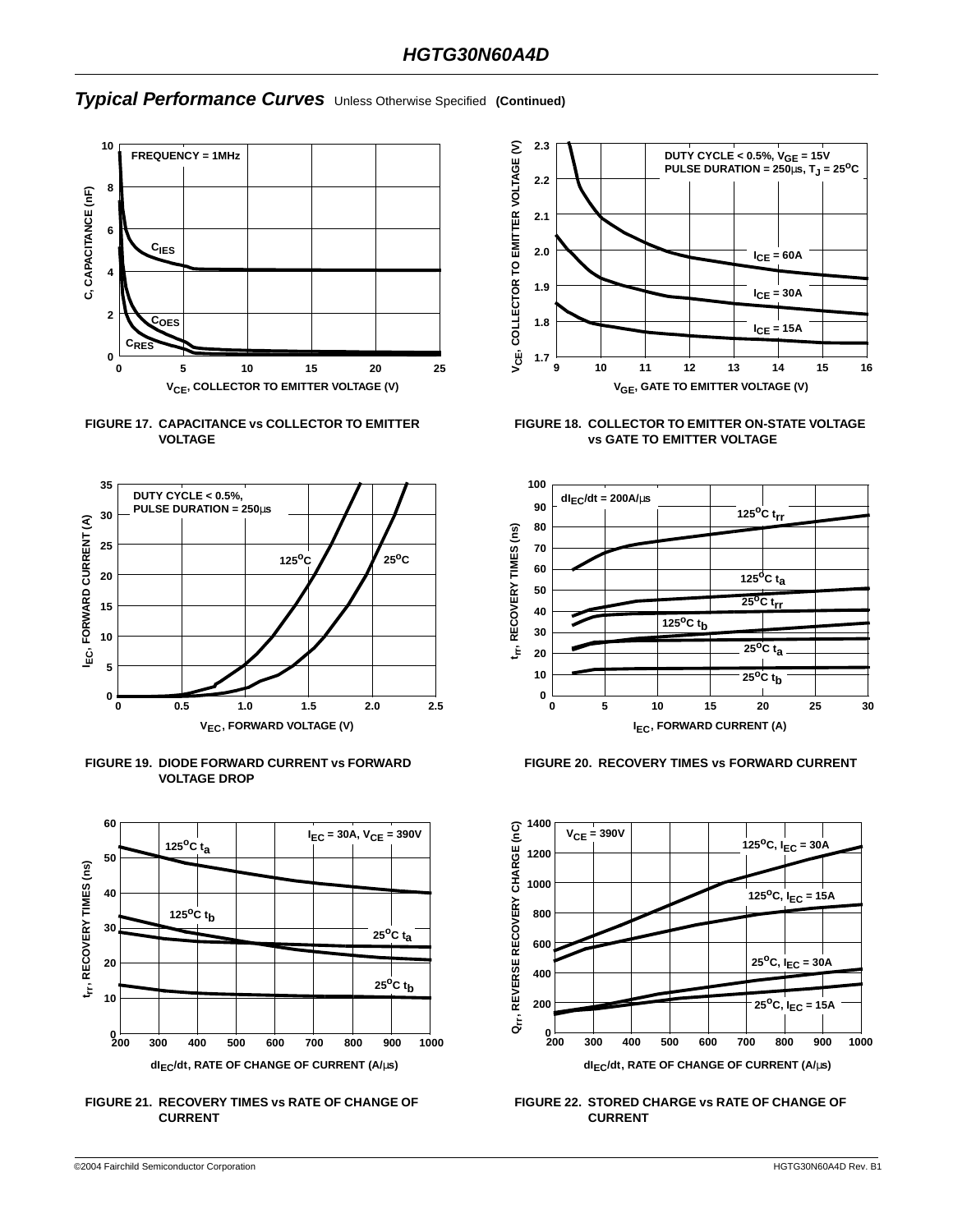

**FIGURE 23. IGBT NORMALIZED TRANSIENT THERMAL RESPONSE, JUNCTION TO CASE**

## **Test Circuit and Waveforms**



**FIGURE 24. INDUCTIVE SWITCHING TEST CIRCUIT FIGURE 25. SWITCHING TEST WAVEFORMS**

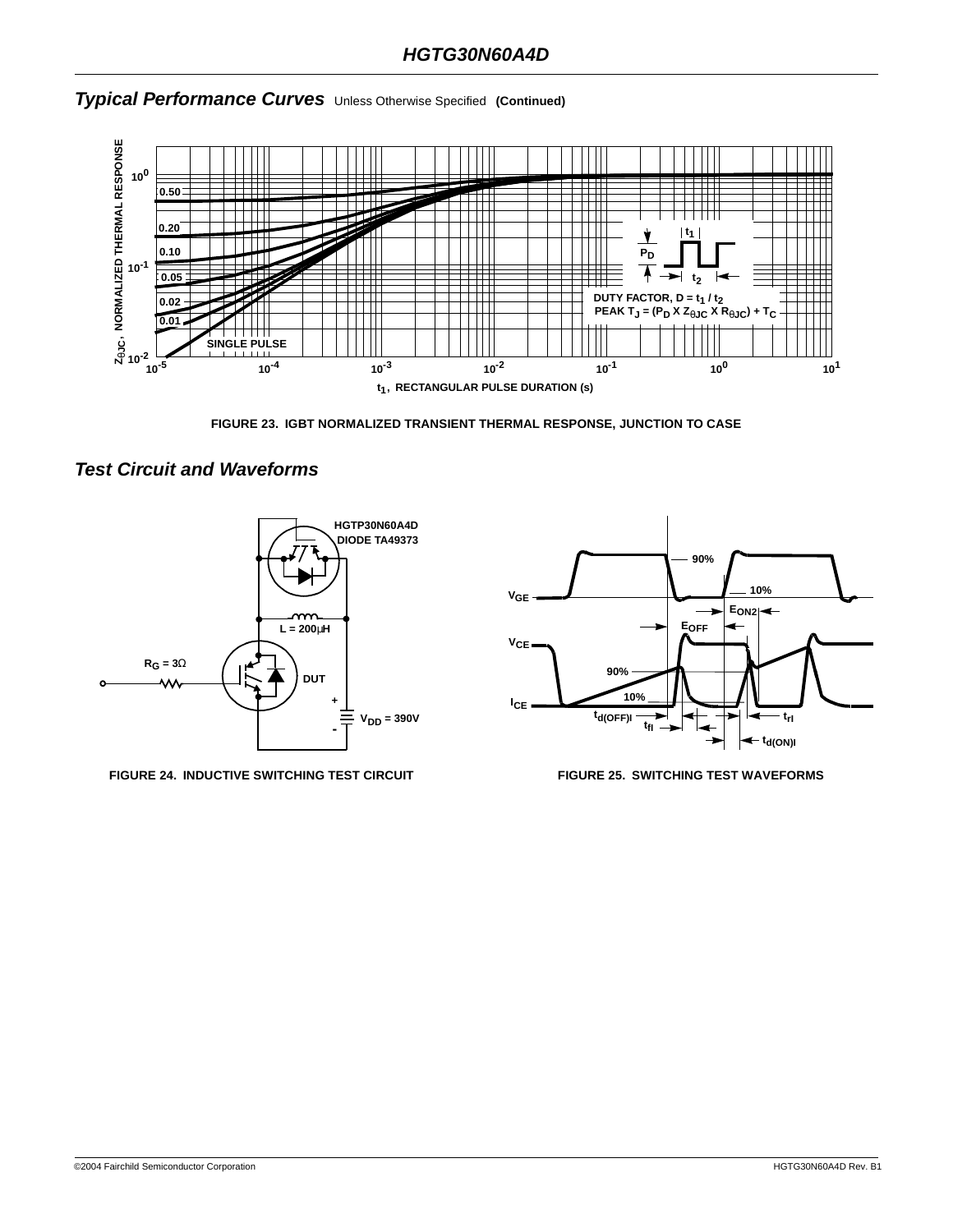## **Handling Precautions for IGBTs**

Insulated Gate Bipolar Transistors are susceptible to gateinsulation damage by the electrostatic discharge of energy through the devices. When handling these devices, care should be exercised to assure that the static charge built in the handler's body capacitance is not discharged through the device. With proper handling and application procedures, however, IGBTs are currently being extensively used in production by numerous equipment manufacturers in military, industrial and consumer applications, with virtually no damage problems due to electrostatic discharge. IGBTs can be handled safely if the following basic precautions are taken:

- 1. Prior to assembly into a circuit, all leads should be kept shorted together either by the use of metal shorting springs or by the insertion into conductive material such as "ECCOSORBD™ LD26" or equivalent.
- 2. When devices are removed by hand from their carriers, the hand being used should be grounded by any suitable means - for example, with a metallic wristband.
- 3. Tips of soldering irons should be grounded.
- 4. Devices should never be inserted into or removed from circuits with power on.
- 5. **Gate Voltage Rating** Never exceed the gate-voltage rating of  $V_{GEM}$ . Exceeding the rated  $V_{GE}$  can result in permanent damage to the oxide layer in the gate region.
- 6. **Gate Termination** The gates of these devices are essentially capacitors. Circuits that leave the gate opencircuited or floating should be avoided. These conditions can result in turn-on of the device due to voltage buildup on the input capacitor due to leakage currents or pickup.
- 7. **Gate Protection** These devices do not have an internal monolithic Zener diode from gate to emitter. If gate protection is required an external Zener is recommended.

# **Operating Frequency Information**

Operating frequency information for a typical device (Figure 3) is presented as a guide for estimating device performance for a specific application. Other typical frequency vs collector current  $(I_{CE})$  plots are possible using the information shown for a typical unit in Figures 5, 6, 7, 8, 9 and 11. The operating frequency plot (Figure 3) of a typical device shows  $f_{MAX1}$  or  $f_{MAX2}$ ; whichever is smaller at each point. The information is based on measurements of a typical device and is bounded by the maximum rated junction temperature.

 $f_{MAX1}$  is defined by  $f_{MAX1} = 0.05/(t_{d(OFF)I} + t_{d(ON)I}).$ Deadtime (the denominator) has been arbitrarily held to 10% of the on-state time for a 50% duty factor. Other definitions are possible.  $t_{d(OFF)}$  and  $t_{d(ON))}$  are defined in Figure 25. Device turn-off delay can establish an additional frequency limiting condition for an application other than  $T_{JM}$ .  $t_{d(OFF)}$ is important when controlling output ripple under a lightly loaded condition.

 $f_{MAX2}$  is defined by  $f_{MAX2} = (P_D - P_C)/(E_{OFF} + E_{ON2})$ . The allowable dissipation (P<sub>D</sub>) is defined by P<sub>D</sub> =  $(T_{JM} - T_C)/R_{\theta JC}$ . The sum of device switching and conduction losses must not exceed  $P_D$ . A 50% duty factor was used (Figure 3) and the conduction losses  $(P_C)$  are approximated by  $P_C = (V_{CE} \times I_{CE})/2$ .

 $E_{ON2}$  and  $E_{OFF}$  are defined in the switching waveforms shown in Figure 25.  $E_{ON2}$  is the integral of the instantaneous power loss ( $I_{CE}$  x  $V_{CE}$ ) during turn-on and  $E_{\text{OFF}}$  is the integral of the instantaneous power loss ( $I_{CE}$  x  $V_{CE}$ ) during turn-off. All tail losses are included in the calculation for  $E_{\text{OFF}}$ ; i.e., the collector current equals zero  $(I_{CE} = 0)$ .